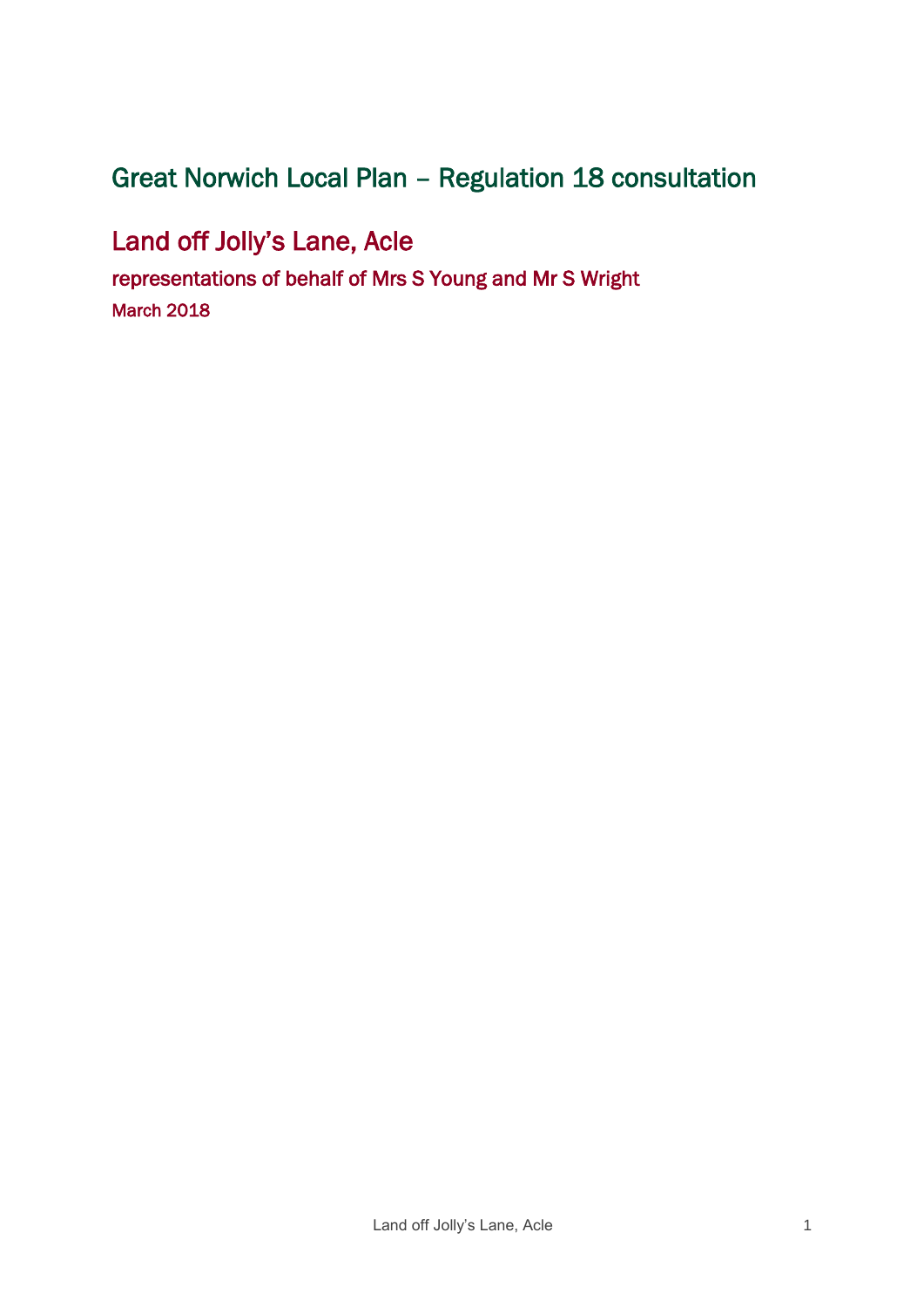# *Background*

1. Brown & Co act for the landowners, Mrs S Young and Mr S Wright, in relation to land off Jolly's Lane, Acle.

2. The following comments are submitted in support of the suggested allocation of the land at Jolly's Lane (ref GNDP0421) for housing. It is considered that initially the two smaller fields at the eastern end of the site, which extend to around 6.8 hectares, could be developed for around 150 dwellings.

3. It is noted that the site is classified as being suitable for housing development in the Council's Housing and Economic Land Availability Assessment (HELAA) 2017. However, a number of technical issues are identified as potential constraints on development, which are addressed below.

#### *Access to services*

4. Acle is a small market town located midway between Norwich and Gt Yarmouth, and is identified in the current Joint Core Strategy as a Key Service Centre. It benefits from a range of local facilities, including primary and secondary schools, a small supermarket, local shops, post office, medical practice, veterinary surgery, library, church, public house, social club and playing fields (see below). These facilities are capable of meeting many of the day-to-day needs of local residents. A number of businesses provide local employment opportunities. A wider range of higher order services, employment and leisure facilities are available in Norwich, Great Yarmouth and Lowestoft.



5. Although the site proposed for development is separated from the town centre by the A47 trunk road and main railway line, Reedham Road, which passes under both, would provide direct and convenient links to local facilities for future residents. Reedham Road is constructed to a good standard and benefits from streetlighting. Footways extend on its eastern side northwards to the town centre.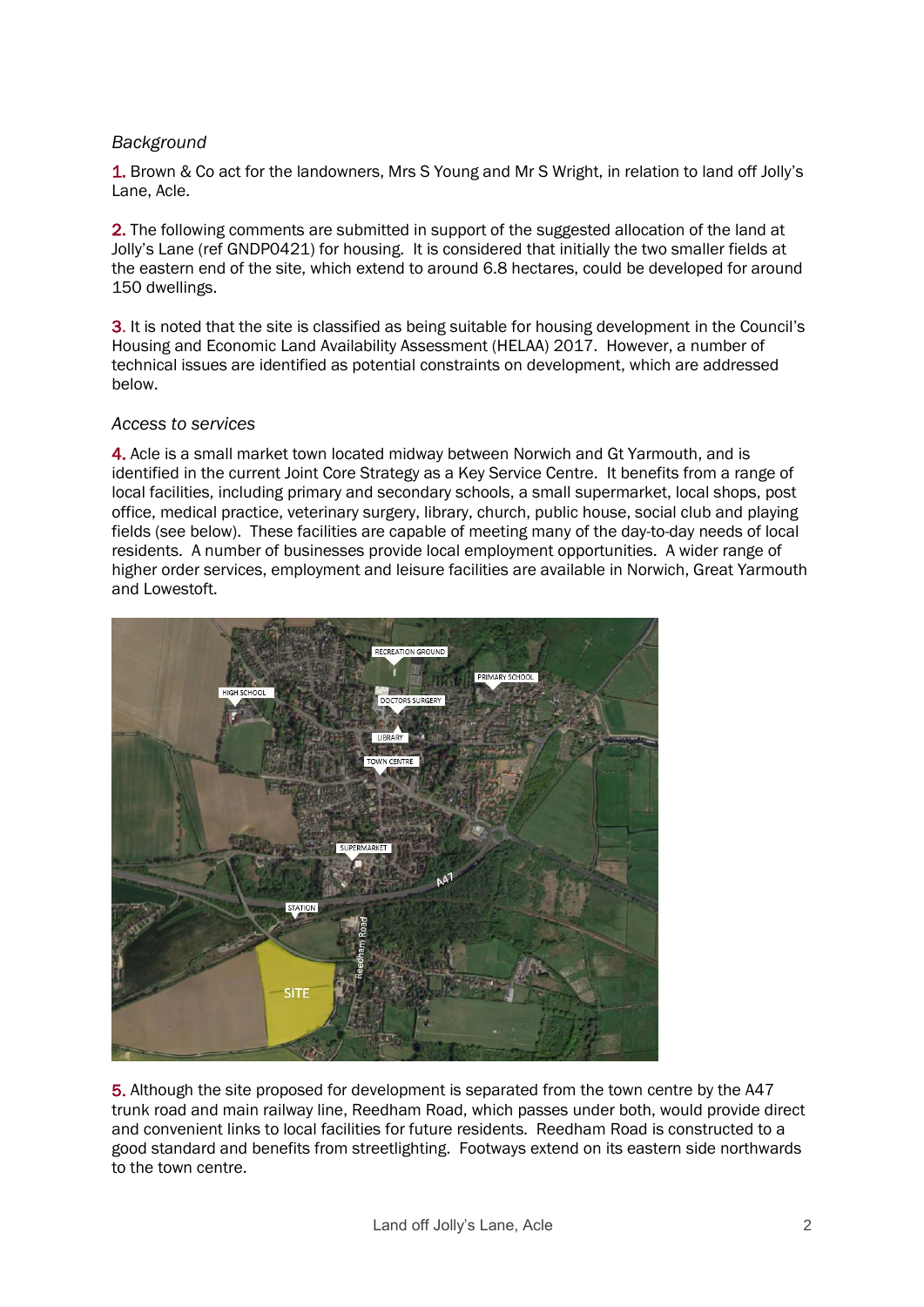By this route, the town centre is approximately 750 metres from the proposed development site, and so would be readily accessible either on foot or by bicycle.

6. It is acknowledged that existing footways would need to be extended up to the proposed development site, but this could readily be secured through the normal planning process, as sufficient land is available within the site and the adjacent highway to enable this improvement. Subject to the extension of existing footways, safe walking routes to local schools would be available. Measured from the proposed site entrance, both Acle Primary School (1,450 metres) and Acle Academy (1,500 metres) would be within the maximum recommended walking distance of 2km.

7. A number of bus services operate through Acle providing frequent and regular connections to Norwich, Great Yarmouth and Lowestoft (First Connect services X1, X11 and 15). There are a number of bus stops in the vicinity of the site, including on Beighton Road, Leffins Way, Norwich Road and The Street, all of which are within a 15-minute walk. In addition, regular train services are available to Norwich and Great Yarmouth from Acle Station, which is around a short walk from the site, either via Leffins Lane or Reedham Road. A range of sustainable transport options would be available to future residents therefore.

8. Consequently, it is considered that the proposal development would benefit from good access to local services, and would accord with local and national planning policies which indicate that to promote sustainable development in rural areas, housing should be located where it will enhance or maintain the vitality of rural communities.

9. It is acknowledged that due to the site's rural location, residents of the proposed development would be reliant to a degree on car travel for their main shopping and leisure trips. However, a number of sustainable transport options would nonetheless be available for access to both local facilities and higher order services, including walking, cycling and public transport. In these terms the development of the site would be consistent with national planning policy, which seeks to direct development to locations where a range of sustainable transport options are available, whilst acknowledging that opportunities to maximise sustainable transport solutions will vary from urban to rural areas.

## *Highway safety*

1

10. It is proposed that the primary access to the development would be provided via a new entrance onto Leffins Lane, which adjoins the northern boundary of the site. This access would be constructed in accordance with relevant highway standards, as set out in the attached Transport Technical Note1. A secondary or emergency access could be provided off Jolly's Lane, if required, together with associated improvements to the lane itself. Initial proposals for the design of the new entrance and off-site improvements are included in the Transport Technical Note. On this basis it is considered that safe and suitable vehicular access can be provided.

11. As there are currently no pedestrian facilities on Leffins Lane, a new footway is proposed on the southern side of the road, extending from Reedham Road to Station Road. Improvements to pedestrian facilities at the junction of Leffins Lane and Reedham Road are also proposed to provide safe links to existing footways and the town centre. To support increased pedestrian movement, it is proposed that the speed limit for this section of road be reduced to 40mph. Additional bus stops and shelters could also be provided in suitable locations close to the site. Subject to these improvements, it is considered that safe and convenient pedestrian links would be available from the site to the town centre and local facilities.

<sup>1</sup> Transport Technical Note, Royal HaskoningDHV, March 2018.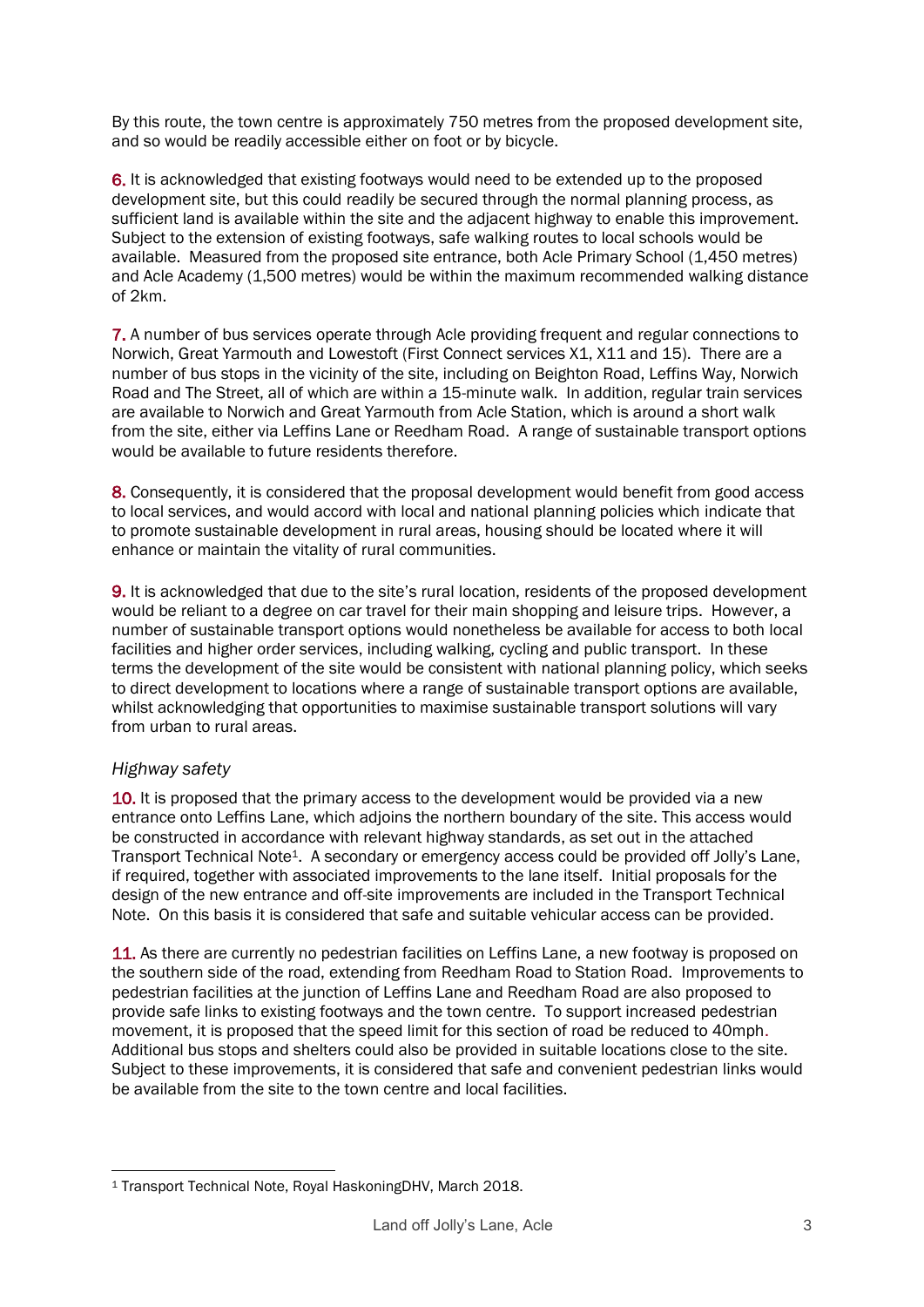#### *Local character*

12. The site proposed for development falls within Landscape Character Area F2: Marsh Fringe – South Walsham to Reedham, as defined in Broadland's Landscape Character Assessment. Landscape planning guidelines for this area include conserving its diverse landscape character and mosaic of arable fields, pasture and woodland, ensuring that development responds well to settlement patterns and integrates into the landscape, and maintaining the landscape setting of market towns.

13. The land at Jolly's Lane comprises an area of undeveloped agricultural land on the southwestern edge of Acle. Its development for residential purposes would extend the built form of the town into the countryside and would result in some loss of openness. However, the site is wellcontained visually by development to the east and by established hedgerows on all other sides. Furthermore, due to the screening effects of the local topography and existing vegetation, views of the site are generally confined to the immediate vicinity of the site.

14. Approaching from the north, some views across the northern half of the site would be available from Leffins Lane, but from here the proposed development would be set against a backdrop of trees and hedges, and would be seen in the context of the built up edge of the town and nearby major transport infrastructure. It is noted also that planning permission has been granted for housing and employment on the opposite side of New Reedham Road (LPA ref. 20141392).

15. Approaching from the south, Jolly's Lane has a more rural aspect, but development would again be seen set against a backdrop of existing trees/hedges. To maintain an appropriate soft edge to the town, it is anticipated that development would be set well back from the road behind generous landscaped open spaces. Existing hedgerows would also be supplemented by additional new planting where necessary to further mitigate the visual effects of development.

16. Consequently, it is considered that whilst the proposal would inevitably result in some loss of rural character (in common with other greenfield sites on the edge of the settlement), its impact on the landscape setting of the town and the character of the area generally would be limited and localised, and could be satisfactorily mitigated by sensitive new landscaping and layout proposals. The proposal would not conflict in principle therefore with the Council's landscape guidelines.

17. Acle has a generally compact and nucleated form, with the majority of development being located to the north of the A47. However, the built footprint of the town also extends to the south of the A47, with areas of well-established housing along Reedham Road and to the east off Damgate Lane. Additionally, as noted above, land to the south of Acle Station has been granted permission for housing and employment development. The proposed development would consolidate this established pattern of development, whilst maintaining the generally compact form of the town. Although detailed proposals have not yet been drawn up, it is proposed that the form and density of the development would be consistent with existing and proposed housing nearby.

## *Flooding*

18. The site proposed for development falls within Flood Zone 1 and so is considered to be at low risk of fluvial flooding. Small pockets of the site have been identified as being at risk of surface water flooding. However, it is considered that this flood risk could be managed satisfactorily as part of the overall surface water strategy for the development, which would be based on sustainable urban drainage principles. No risks of flooding from other sources, including sewerage systems ad groundwater, have been identified.